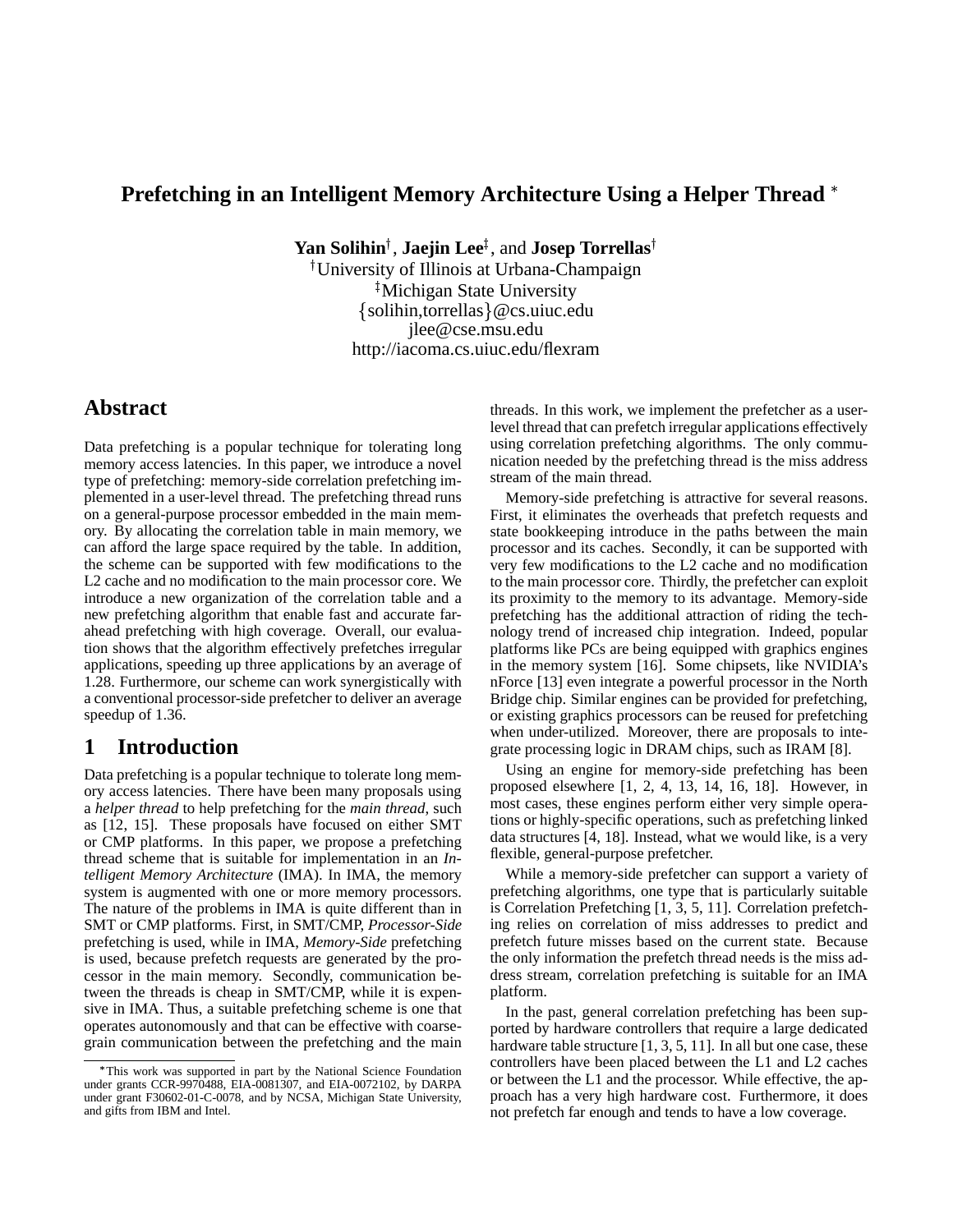This paper introduces a novel prefetching scheme where memory-side correlation prefetching algorithms are implemented in software by using a user-level thread. The algorithms run on a general-purpose processor in the main memory system. The scheme allows prefetching algorithms to evolve with the applications, even after the computer system is shipped. In addition, the system can be supported with few modifications to the L2 cache, and no modifications to the main processor core.

We introduce a new organization of the correlation table and a new correlation prefetching algorithm that enable fast and far-ahead prefetching, with high coverage and accuracy. By allocating the correlation table in main memory, we can afford the large space required by the table. We demonstrate that the software algorithm can effectively prefetch data for irregular applications. Indeed, our scheme speeds up three SPECInt2000 applications by an average of 1.28. We also show that our scheme can work synergistically with a conventional processor-side prefetcher to deliver an average speedup of 1.36.

The rest of the paper is organized as follows: Section 2 discusses memory-side prefetching and correlation prefetching; Section 3 presents our design; Section 4 discusses our evaluation setup; Section 5 evaluates our design; and Section 6 concludes.

## **2 Related Issues**

#### **2.1 Memory-Side Prefetching**

Memory-Side prefetching occurs when prefetching is initiated by one or a set of engines that reside in or beside the main memory (definitely beyond any memory bus). Chip manufacturers have integrated hardwired controllers that probably recognize very simple sequences like strides, such as NVIDIA's DASP engine in the North Bridge chip [13] and Intel's prefetch cache in its i860 chipset.

In this paper, we propose to use a simple general-purpose memory processor for memory-side prefetching. Although this idea is applicable to a generic memory system, we will illustrate it on a PC-like memory system depicted in Figure 1- (a). The memory processor can be placed in several places, such as in the North Bridge (Memory Controller) chip (1), or in the DRAM chips (2). The advantages of the first case are that it issimple to support, because the DRAM interface is not modified, and that the memory processor can be employed for other uses, such as a graphics engine. The second case, although more complicated to support, has the advantage of lower memory access latency and higher memory bandwidth due to higher integration. In this paper, we study the performance potential of the DRAM case.

Memory- and processor-side prefetching are not the same as *Push* and *Pull* (or *on-demand*) prefetching [18], respectively. *Push* prefetch occurs when prefetched data is sent to a cache or processor that has not requested it, while *pull* prefetch is the opposite. Clearly, a memory prefetcher can act as a *pull* prefetcher, by simply storing the prefetched data in



Figure 1: Architecture of the system (a), and actions of the prefetches (b).

a local buffer and supplying it to the processor on demand. In general, however, memory-side prefetching is most interesting when it performs *push* prefetching to the caches of the processor, because it can hide a larger fraction of memory access latency.

In our system, the memory processor observes the requests from the main processor that reach main memory. Based on them, and after examining some internal state, the memory processor prefetches other lines that it expects the main processor to need in the future (Figure 1-(b)).

In this paper, we concentrate on *push prefetching* into the L<sub>2</sub> cache. Since the memory processor only sees L<sub>2</sub> cache miss streams, it aims to eliminate L2 cache misses by pushing the prefetched data into the L2 cache. L2 cache miss penalty is the largest component of memory access latency, and it is the hardest to hide, even by an out-of-order processor.

Our scheme is inexpensive to support. The main processor core does not need to be modified at all. The L2 cache needs to have the following supports. First, as in many other systems [4, 7], the L2 cache controller has to be able to accept lines from the memory system that it has not requested. To do so, the L2 has to assign unused *Miss Status Handling Registers* (MSHRs) [10] to such lines. Secondly, if the L2 has a pending request for the same line when a prefetch arrives, the prefetch simply steals the MSHR and updates the cache as if it were the reply. Finally, a prefetched line arriving at L2 is dropped in the following cases: the L2 cache already has a copy of the line, the write back queue has a copy of the line because the L2 is trying to write it back to memory, all MSHRs are full, or all the lines in the set where the prefetch line wants to go are in pending state.

### **2.2 Correlation Prefetching**

*Correlation Prefetching* uses the current state of the reference or miss stream to predict and prefetch future misses. Two popular correlation schemes are the *Stride-Based* and *Pair-Based* schemes. The former tries to find a stride pattern in the miss stream and prefetch all the locations that would be accessed if the pattern continues in the future. The lat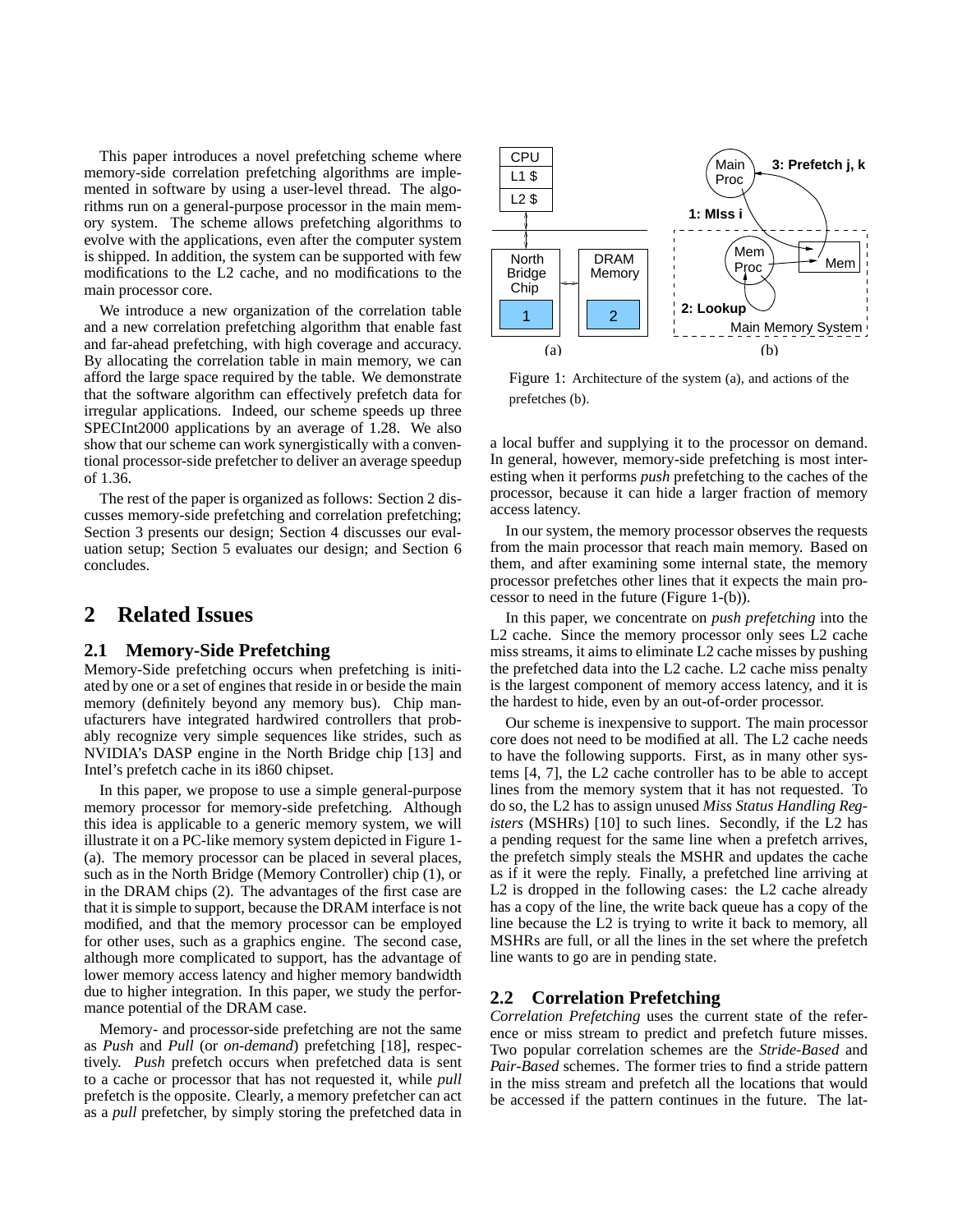ter tries to identify a correlation between pairs of misses, for example between a miss and its immediate successor. It basically records a sequence of miss addresses in a table, and later when it encounters the head of the sequence, it looks up the table and prefetches the rest of the sequence. What makes pair-based schemes attractive is their general applicability, i.e. they work for any miss sequences that repeat. This is true for regular applications and for a wide range of irregular applications such as those that operate on sparse matrices and linked data structures. Furthermore, the schemes can be employed without any compiler support or changes in the application binaries.

Pair-based correlation prefetching has only been studied using a hardware implementation of prefetch engines [1, 3, 5, 11, 17], usually by placing the engine between the L1 and L2 cache [3, 5, 11, 17]. These studies have demonstrated the applicability of pair-based correlation prefetching on a wide variety of applications. However, they also reveal shortcomings of the approach. One critical problem is that to be effective, it needs large storage space to match the footprints of the applications. One and two Megabytes of dedicated on-chip SRAM tables have been proposed [5, 11], while some applications with larger footprints even need a 7.6 MB off-chip SRAM table [11]. Furthermore, it does not prefetch far enough and has low coverage (unless it is tightly coupled to the main processor and uses more fine grain information [11]). For example, for each miss, Joseph and Grunwald only store *immediate* successors [5]. The coverage is low because it needs one miss to trigger the prefetcher to prefetch the successor of the miss. At best only half of the misses can be eliminated. This scheme uses a wide table that stores many successors per miss and continuously rebuilds the table to increase the coverage. However, it causes excessive useless prefetches.

## **3 Proposed Scheme**

Pair-based correlation prefetching is suitable for our memoryside prefetching system to support because it has general applicability and can be supported inexpensively. We show that shortcomings of the current correlation prefetching schemes can be eliminated by improving the correlation algorithms and implementing them in software. The algorithms described are implemented in a prefetching thread running on the memory processor. The code for the prefetching thread is written in C and hand-optimized for minimal prefetch response and occupancy time.

In the following sections, we discuss the concepts (Section 3.1), the architecture (Section 3.2), pair-based correlation prefetching algorithms (Section 3.3), and conventional processor-side prefetching (Section 3.4).

### **3.1 Concepts**

Prefetching algorithms are implemented as a user-level helper thread that we call *prefetching thread*. The actions of the memory processor are determined by the behavior of the prefetching thread that we implement. The operation of the prefetching thread can be conceptually divided into two phases: *learning* and *prefetching*. In the learning phase, the prefetching thread records the L2 read and write miss patterns that it observes in a correlation table, one miss at a time. In the prefetching phase, every time that the prefetching thread sees a miss, it looks up the correlation table and prefetches several memory lines to the L2 cache of the main processor. No action is taken on a write-back memory access. In practice, as in [5], we found that combining the learning and prefetching phases enables the correlation table to quickly learn new patterns and provides the best performance in most cases (Figure 2).



The prefetching algorithm can be characterized by its *response time* and *occupancy time* (Figure 2). The response time is defined as the time beginning when the prefetching thread obtains a miss address until the prefetching thread produces the prefetch addresses. The occupancy time is the time the prefetching thread is busy and cannot process another miss address. As can be seen in the figure, the prefetching phase is always executed before the learning phase to minimize the response time. For the software implementation to be viable, the occupancy time has to be smaller than the average time between two consecutive L2 cache misses. Also, for best performance, the response time needs to be as small as possible.

By using a prefetching thread that stores the correlation table in the main memory, we eliminate the high hardware cost required by the table in the traditional implementation. We further address the inadequacies of traditional correlation prefetching, namely low prefetching coverage, and not prefetching far enough, by improving the correlation algorithms (Section 3.3).

## **3.2 Architecture of the System**

When we integrate the memory processor in the DRAM chips, the DRAM chips and possibly the DRAM interface need to be modified. Extra complexities in handling multiple DRAM chips must also be addressed. Our goal in this paper is to study the performance potential of this case. Consequently, we abstract away the implementation complexity of integrating the processor in the DRAM by assuming a single chip main memory with a single memory processor in it (Figure 3).

The key communication occurs through queues *1*, *2*, and *3*. Miss requests from the main processor are deposited in queues *1* and then in *2*. In the learning phase, the memory processor uses the entries in queue *2* to build its state. In the prefetching phase, the memory processor uses the entries in queue *2* and its state to generate addresses to prefetch. The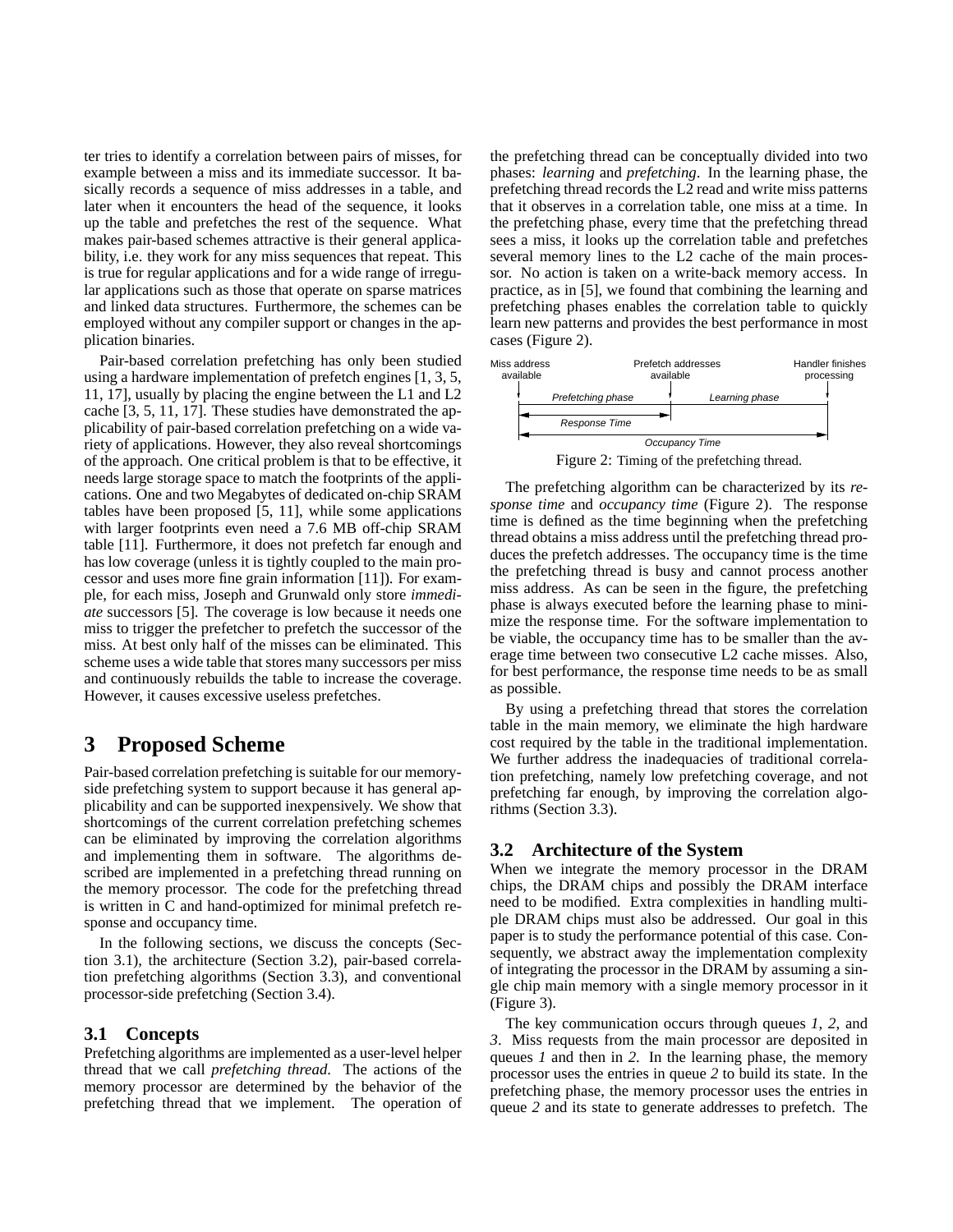

Figure 3: Microarchitecure a DRAM chip that includes a memory processor used for correlation prefetching.

lines prefetched are deposited in queue *3*. If the memory processor suffers a cache miss on its correlation table structure, it accesses the DRAM directly. Queue *4* is in the replying path from memory to the main processor.

### **3.3 Pair-Based Correlation Algorithms**

We now discuss the pair-based correlation prefetching algorithms. We consider two different organizations for the correlation table: a basic one that does not allow data replication and a more advanced one that allows replication. Their use gives rise to different algorithms. We consider them in turn.

#### **Pair-Based Algorithms with Basic Table Organization**

Each row in this table stores the tag of the miss address, and the addresses of a set of *immediate* successor misses stored in MRU order. We consider two algorithms that use this basic organization: *Base* and *Chain*.

*Base* follows the scheme proposed by Joseph and Grunwald [5]. For any given miss, *Base* is only interested in prefetching *immediate* successor misses. The parameters of the algorithm are the number of immediate successors predicted (*NumSucc*), the number of misses that the correlation table can store predictions for (*NumRows*), and the associativity of the correlation table (*Assoc*).

*Base* is illustrated in Figure 4-(a). It shows two snapshots of the correlation table at the point that the corresponding miss trace has been consumed (i and ii). In the example, *NumSucc* is 2, *NumRows* is 4, and *Assoc* is 1. Within a row, successors are replaced using LRU replacement policy. As in Joseph and Grunwald's study [5], we find that LRU replacement policy for the successors in each row works best. The figures show the successors in MRU order from left to right. In the learning phase, the processor keeps a pointer to the row of the last miss observed. When a miss occurs, its address is placed as one of the immediate successors of the last miss, and a new row is allocated for the new miss unless an entry for the address already exists. In the prefetching phase (iii), when a miss is observed, the processor finds the corresponding row and prefetches all the *NumSucc* immediate successors, starting from the MRU one.

Since *Base* only prefetches immediate successors, its coverage and latency hiding capabilities are limited. To improve this, we propose the *Chain* algorithm, which for every miss prefetches multiple levels of successors. The algorithm takes one extra parameter called *NumLevels*, which is the number of levels of successors prefetched. The algorithm is illustrated in Figure 4-(b).

In the learning phase, *Chain* is identical to *Base* (i and ii). However, *Chain* does more work in the prefetching phase (iii). After prefetching the row of immediate successors, it takes the most recently-used successor among them and indexes the correlation table with its address. If the entry is found, it prefetches all *NumSucc* successors there. Then, it takes the most recently used successor in that row and repeats the process for *NumLevels-1* times. As an example, suppose that a miss on line *a* occurs (iii). The memory processor first prefetches *d* and *b*. Then, it takes the MRU entry *d*, looks-up the table, and prefetches *d*'s successor, *c*.

While improving the coverage and far-ahead prefetching capability over *Base*, *Chain* has two limitations. One limitation is that the response time of the algorithm is high. To issue prefetches in response to a miss, it needs to make *NumLevels* accesses to different rows in the table, each possibly involving a low-associative search and potentially causing a cache miss. The second limitation is that it does not prefetch the *correct MRU* successors of each level of successors. Instead, it only prefetches successors found along the MRU path.

#### **Pair-Based Algorithms with Replicated Table Organization**

Each row in this table stores the tag of the miss address, and *NumLevels* levels of successors. Each level contains *Num-Succ* addresses, which are MRU-ordered.

We propose a a new algorithm called *Replicated* that exploits this table organization. Replicated takes the same parameters as *Chain*. In the learning phase, *NumLevels* pointers to the table are kept for efficient access, pointing to the rows for the address of the last miss, second last, and so on. When a miss occurs, its address is recorded in the correct position of MRU successors of the last few misses by using these pointers. Figures 4-(c) illustrates the algorithm. In the example, *NumSucc* is 2, *NumRows* is 4, *Assoc* is 1, and *NumLevels* is 2. The figure shows two snapshots of the correlation table in the learning phase at the point where the corresponding miss trace has been consumed (i and ii). The figure also shows the position of the two pointers, and the algorithm in prefetching phase (iii).

Note that this organization solves the two problems of *Chain*. First, the response time is much shorter. We can prefetch several levels of successors with a single row access, possibly with only one cache miss. In fact, we shift some computation from the prefetching phase, which is the critical phase, to the learning phase. Now the learning phase needs to update several rows in the table. However, the rows are most likely still in the cache and, since we keep the pointers to the entries of last few miss addresses, the associative search is avoided. Secondly, by grouping together all the successors from a given level, we can identify the correct MRU successors from that level, yielding higher accuracy.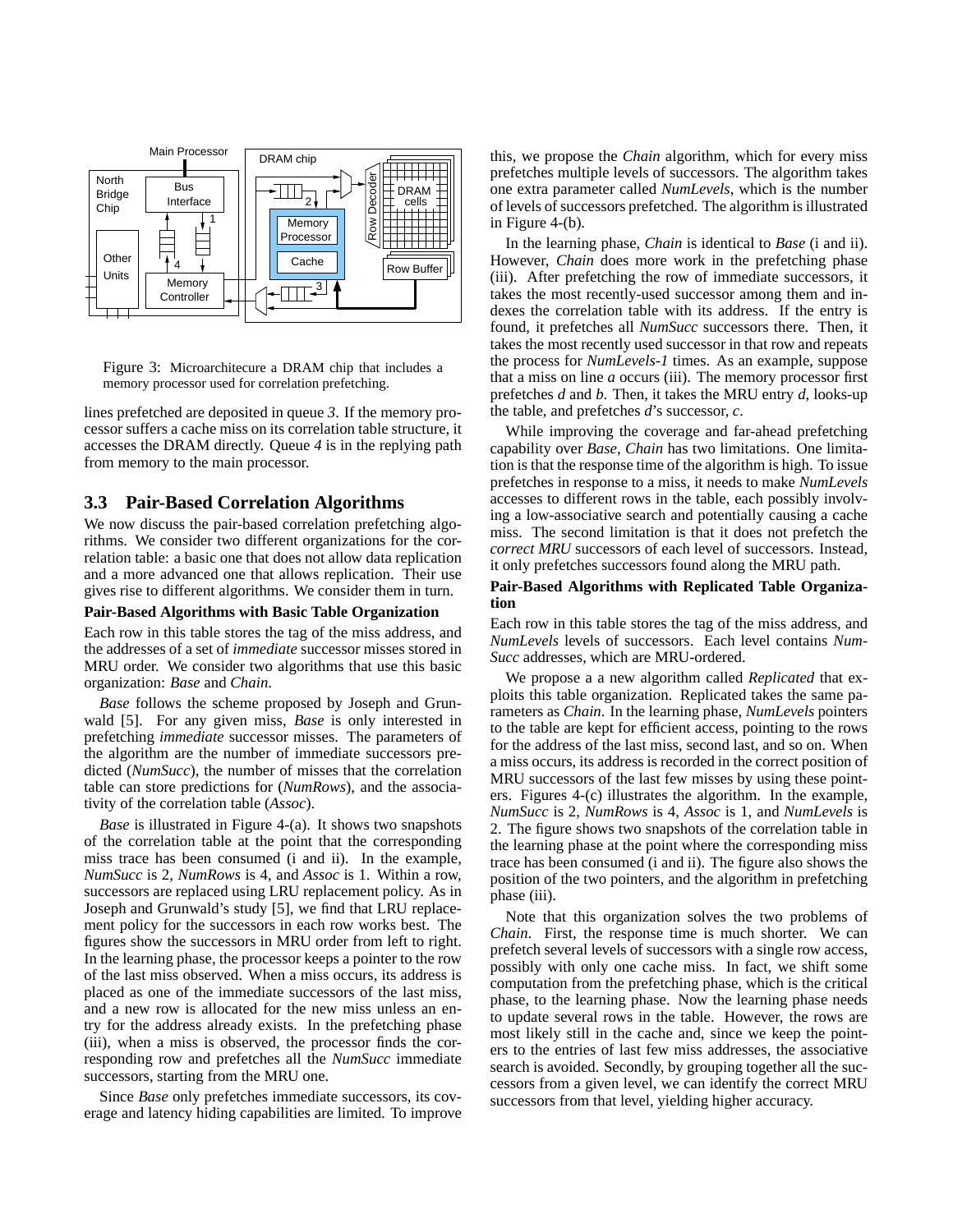

Figure 4: Pair-based correlation algorithms: *Base* (a), *Chain* (b), and *Replicated* (c).

| Characteristics                                       | Base | Chain            | Replicated       |
|-------------------------------------------------------|------|------------------|------------------|
| <b>Levels of successors prefetched</b>                |      | NumLevels        | <i>NumLevels</i> |
| Full MRU ordering for each level?                     | Yes  | No               | Yes              |
| Num. row accesses in the prefetching phase (SEARCH)   |      | NumLevels        |                  |
| Num. row accesses in the learning phase (NO SEARCH)   |      |                  | Num Levels       |
| Response Time                                         | Low  | High             | Low              |
| Space requirement (for constant number of prefetches) | x    | $\boldsymbol{x}$ | Numberless x     |

Table 1: Comparing the different pair-based algorithms.

#### **Algorithm Comparison**

Table 1 compares the three pair-based schemes. From the table, we see that *Replicated* algorithm tries to solve problems in current correlation prefetching algorithms: it looks far ahead by prefetching several levels of successors, thereby improving coverage, while keeping high accuracy by prefetching the correct MRU successors in each level. Its only shortcoming is its high space requirements for the correlation table. Fortunately, this is a minor issue, since the table is allocated in the main memory.

The response time is better with the *Replicated* algorithm than with the *Chain* algorithm. The handler in *Replicated* runs very efficiently because cache lines are well utilized. Note that all the correlation algorithms could be implemented in hardware. However, *Replicated* is very suitable for a software implementation because it has a low response time, farahead prefetching capability, and uses cache lines well.

## **3.4 Conventional Prefetching**

Previous studies found that placing a stride-based prefetcher as a front end of a pair-based prefetcher makes pair-based prefetching more effective [3, 17]. We exploit this finding by including processor-side prefetching in the form of a hardware multi-stream sequential prefetcher at the L1 cache. The prefetcher has similar capabilities to stream buffers [6], except that the prefetch lines are put directly in the L1 cache.

In our system, we assume that the memory controller can distinguish the prefetches issued by the processor-side prefetcher from regular misses. The memory controller chooses not to pass such prefetches to the memory processor. As a result, in general, the processor-side prefetcher targets the regular misses while the memory-side prefetcher targets the irregular ones.

# **4 Evaluation Environment**

**Applications**. To evaluate our prefetching scheme, we use three mostly irregular memory-intensive applications from the SPECInt2000 suite. Irregular applications are hardly amenable to compiler-based prefetching. Consequently, they are the obvious target for the type of prefetching that we propose. We choose *Gap*, *Mcf*, and *Parser*. *Gap* uses a subset of the test input set, *Mcf* uses the test input set, and *Parser* uses a subset of the train input set.

**Simulation Environment**. The evaluation is performed using execution-driven simulation. Our environment is based on an extension to MINT that supports dynamic superscalar processor models with register renaming, branch prediction, and non-blocking memory operations [9].

The architecture modeled is that of a high-end PC with a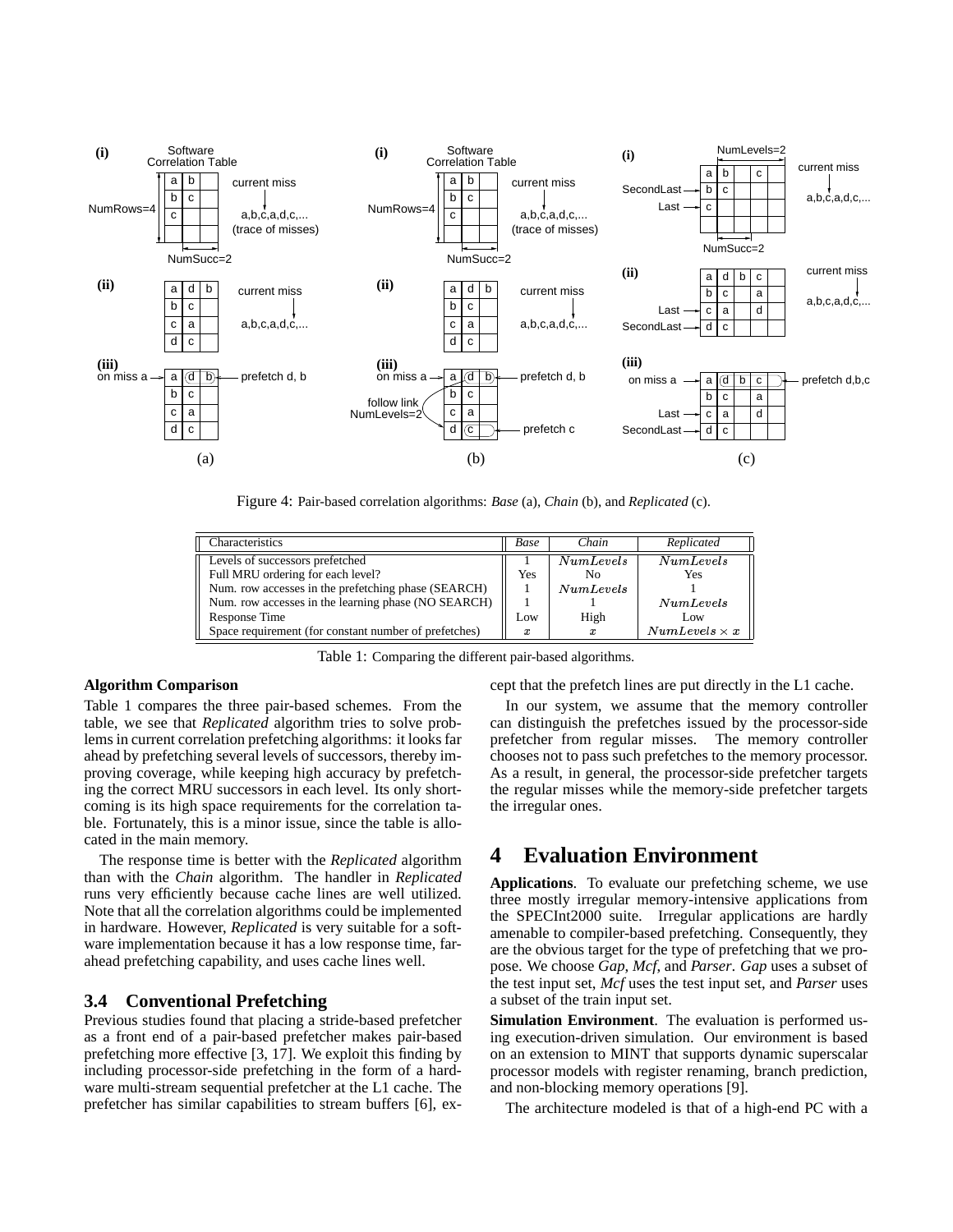| Main Proc           | 6-issue dynamic, 1.6 GHz. Int, fp, ld/st FU: 4,4,2.<br>Pending ld/st: 8/16. Branch penalty: 12 cycles. L1<br>data: write-back, 16 KB, 2 way, 32-B line, 3-cycle<br>hit RT. L2 data: write-back, 512 KB, 4 way, 64-B<br>line, 19-cycle hit RT. RT memory latency: 243 cy-<br>cles (row miss), 208 cycles (row hit). Main mem-<br>ory bus: split-transaction, 8-B wide, 400 MHz, 3.2<br>GB/sec peak. |
|---------------------|----------------------------------------------------------------------------------------------------------------------------------------------------------------------------------------------------------------------------------------------------------------------------------------------------------------------------------------------------------------------------------------------------|
| Mem Proc in DRAM    | 2-issue dynamic, $800$ MHz. Int, fp, $\frac{Id}{st}$ FU: 2,2,1.<br>Pending ld/st: 4/4. Branch penalty: 6 cycles. L1<br>data: write-back, 32 KB, 2 way, 32-B line, 4-cycle<br>hit RT. RT memory latency: 56 cycles (row miss),<br>21 cycles (row hit). Internal DRAM data bus: 32-B<br>wide, 800 MHz, 25.6 GB/sec.                                                                                  |
| DRAM parameters     | Dual channel; each channel 2-B wide, 800 MHz;<br>total 3.2 GB/sec peak. Random access time $(tRAC)$<br>45 ns; from Mem Controller (tSystem) 60 ns.                                                                                                                                                                                                                                                 |
| $\overline{O}$ ther | Depth of queues 1 through 4: 16.                                                                                                                                                                                                                                                                                                                                                                   |

Table 2: Parameters of the simulated architecture. Latencies correspond to contention-free conditions. *RT* stands for round-trip *from the processor*. All cycles are 1.6 GHz cycles. 512-KB L2 cache is chosen for the main processor because we run small inputs for the applications.

memory processor that is integrated in the DRAM, following the microarchitecture of Figure 3. Table 2 shows the parameters used for each component of the architecture. The architecture is modeled cycle by cycle, including contention effects.

In the simulation, both the application thread and the prefetching thread are run simultaneously. We model the contention between the two threads on memory subsystems that are shared (memory controller, DRAM channels, DRAM banks, etc.). The simulation includes all overheads incurred by running the two threads on different processors.

**Algorithm Parameters**. Table 3 shows the default parameter values that we use for the algorithms described in Section 3.2. For the *Base* algorithm, we use the values similar to what Joseph and Grunwald use for their system [5] to make the comparison easier. For all the algorithms, we use *Num-Rows* = 64K, which results in a table of size 1.3 MBytes, 0.66 MBytes, and 1.8 MBytes for *Base*, *Chain*, and *Repl*, respectively. These sizes are very tolerable, since the table is a plain software data structure that is stored in main memory, is dynamically allocated, and is cached by the memory processor.

The conventional prefetching discussed in Section 3.4 takes two parameters: the number of streams it is able to prefetch simultaneously (*NumSeq*) and the number of prefetches that it issues per miss in a sequence observed (*NumPref*). We implement this algorithm in hardware in the L1 cache (*Conven4*) and also in software running on the memory processor (*Seq1* and *Seq4*).

| Algorithm                                                                            | Label.                                       | <b>Parameter Values</b>                                                                                                                                                              |
|--------------------------------------------------------------------------------------|----------------------------------------------|--------------------------------------------------------------------------------------------------------------------------------------------------------------------------------------|
| <b>Base</b><br>Chain<br>Replicated<br>Conventional 1-Stream<br>Conventional 4-Stream | <b>Base</b><br>Chain<br>Repl<br>Seq1<br>Seq4 | $NumSucc = 4, Assoc = 4$<br>$NumSucc = 2$ , $Assoc = 2$ , $NumLevels = 3$<br>$NumSucc = 2, Assoc = 2, NumLevels = 3$<br>$NumSeq = 1$ , $NumPref = 6$<br>$NumSeq = 4$ , $NumPref = 6$ |
| Conventional 4-Stream                                                                | Conven4                                      | $NumSeq = 4$ , $NumPref = 6$                                                                                                                                                         |

Table 3: Parameter values used in the algorithms.



Figure 5: Characterizing the predictability of misses.

## **5 Evaluation**

To evaluate our prefetching scheme, we first characterize the behavior of applications (Section 5.1) and then compare the performance of different algorithms (Section 5.2).

### **5.1 Characterizing Application Behavior**

For memory-side correlation prefetching to be effective, the miss address streams have to be predictable. In this experiment, we record the fraction of L2 cache misses that are correctly predicted. For a sequential scheme, this means that the upcoming address exactly matches the one predicted, while for a pair-based scheme, the upcoming address matches one of the predicted successors. The thread does not perform prefetching here and it only observes the addresses of all L2 cache misses.

In our experiments, shown in Figure 5, we record the fraction of L2 cache misses that are correctly predicted. We try stride-based schemes that detect up to one stream (*Seq1*) and four streams(*Seq4*), the *Base* algorithm, and the combination.

The figure shows that the miss stream is largely predictable, with *Seq4*, *Base*, and *Seq4+Base* correctly predicting roughly 40%, 70%, and 80% of the misses on average, respectively. However, the predictability of each application differs. For example, *Mcf* does not have sequential patterns, while *Parser* has mostly sequential patterns, and *Gap* is mixed.



Figure 6: Characterizing the time between consecutive misses.

*Seq4* always outperform *Seq1*, indicating that multiple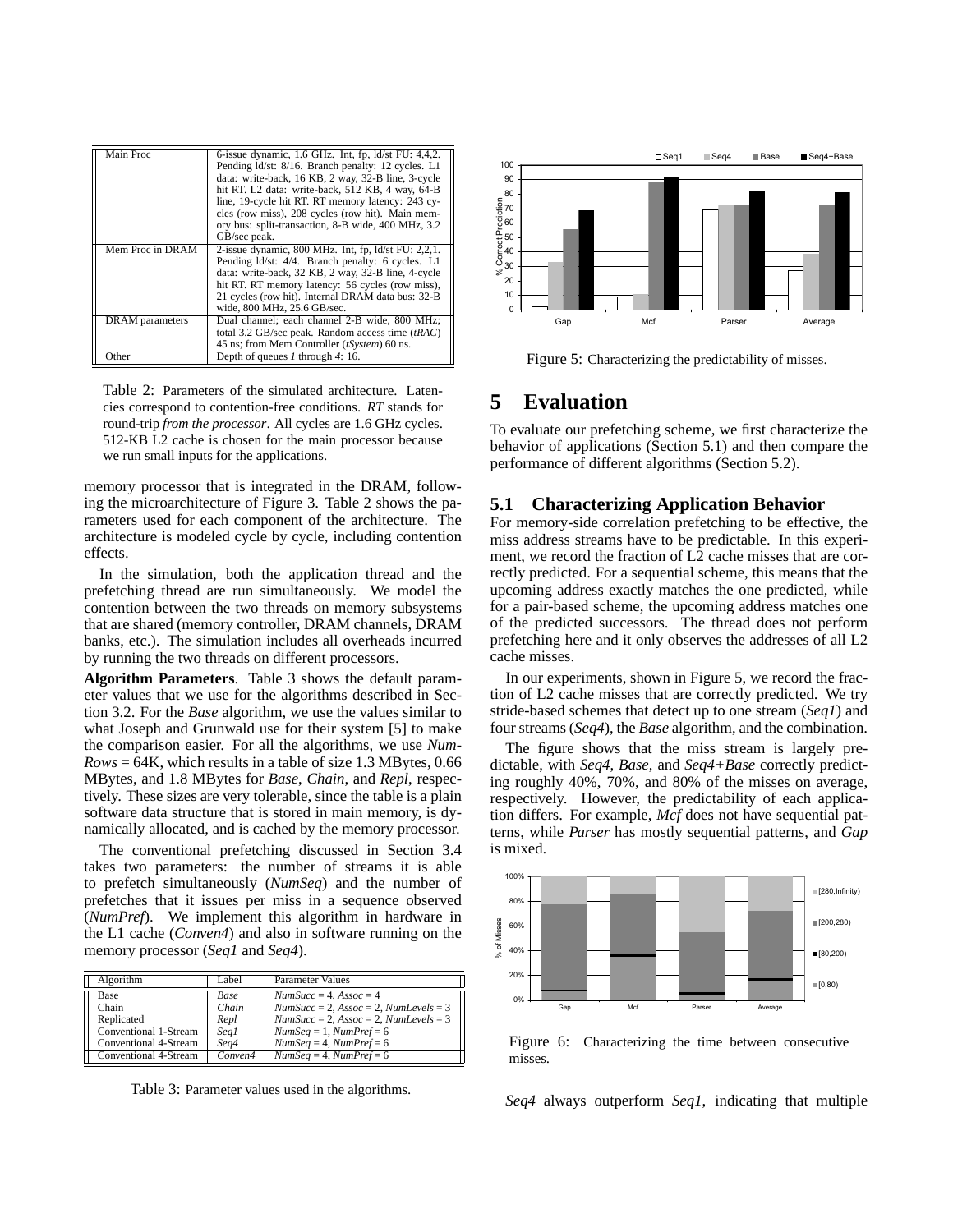

Figure 7: Execution time of the different algorithms.

stream support is necessary for a sequential scheme. The figure shows that in all applications, *Base* is almost as good as the combination *Seq4+Base*. This is because a correlation table is able to detect both sequential and irregular patterns, as long as the patterns repeat. Once the table learns a pattern, it can predict it effectively. However, it is still beneficial to have a multi-stream sequential prefetcher at the processor-side for several reasons: it does not need learning, it can be cheaply implemented, and it can hide the full memory latency if integrated with the L1 cache. Furthermore, it splits the misses into regular and irregular streams, and by tackling the regular one, it removes some load from the memory prefetcher.

We now consider the time between misses. Figure 6 classifiesthe misses according to the number of cycles between two consecutive misses arriving at the memory. The misses are grouped in bins corresponding to [0,80) 1.6 GHz processor cycles, [80,200), etc. The most significant bins in the figure are  $[200,280)$ ,  $[280,\infty)$ , and  $[0,80)$ , which contribute on average to 54%, 28%, and 18% of all miss distances. The misses with distances between 200 and 280 are critical as they are both frequent and hard to hide even with out-of-order processors. Furthermore, since the round-trip memory latency is between 208 and 243 cycles, dependent misses are likely to fall in this bin. This characterization suggests that, to be on the safe side, occupancy time of the prefetching algorithm should be less than 200 cycles.

The [0,80) bin contains misses that may not give enough time for our prefetching thread to respond. Fortunately, these misses are not frequent and are likely to be overlapped with each other or with computation. Thus, they harm the performance much less than the bin size implies.

### **5.2 Comparing the Different Algorithms**

Figure 7 compares the execution time of the applications in different cases: no prefetching (*NoPref*), hardware processorside L1 prefetching as shown in Table 3 (*Conven4*), different software memory-side prefetching schemes as shown in Table 3 (*Base*, *Chain*, and *Repl*), and the combination of *Con-* *ven4* and *Repl* (*Conven4+Repl*). For each application and the average, the bars are normalized to *NoPref*. They are broken down into miss stall time past the L2 cache (*PastL2*), miss stall time between the L1 and L2 caches (*L1toL2*), and the remaining time (*Busy*) that represents processor computation plus various pipeline stalls.

On average, the *PastL2* time is the most significant component of the execution time, contributing about 40%, while *Busy* and *L1toL2* follow with 35% and 25%, respectively. Thus, although our software scheme can only target L2 cache misses, we are targeting the main performance bottleneck.

The conventional scheme (*Conven4*) performs well on applications with some sequential patterns, such as *Gap* and *Parser*, but is ineffective in the application that has purely irregular patterns (*Mcf*). On average, *Conven4* reduces the execution time by 10%.

The pair-based schemes show mixed performance. The *Base* scheme, modeled after Joseph and Grunwald's, shows limited speedups because it does not prefetch far enough. *Chain* performs slightly better than *Base*, but is limited by inaccuracy and high response time. *Repl* is able to reduce the execution time significantly. It outperforms both *Base* and *Chain* in all applications. Its impact comes from the nice properties of the *Replicated* algorithm, as discussed in Section 3.

The combined scheme (*Conven4+Repl*) performs the best. Its impact is significant: it removes on average 60% of *PastL2* stall time, providing an average speedup of 1.36. Compared to processor-side prefetching only (*Conven4*) with an average speedup of 1.11, and memory-side prefetching only (*Repl*) with an average speedup of 1.28, there is a clear synergistic effect in the combined scheme. Memory-side prefetching helps processor-side prefetching in irregular patterns, while processor-side prefetching helps in regular patterns.

#### **Workload of the Prefetching Thread**

We can gain further insight by examining the work load of the prefetching thread. Figure 8 shows the average response